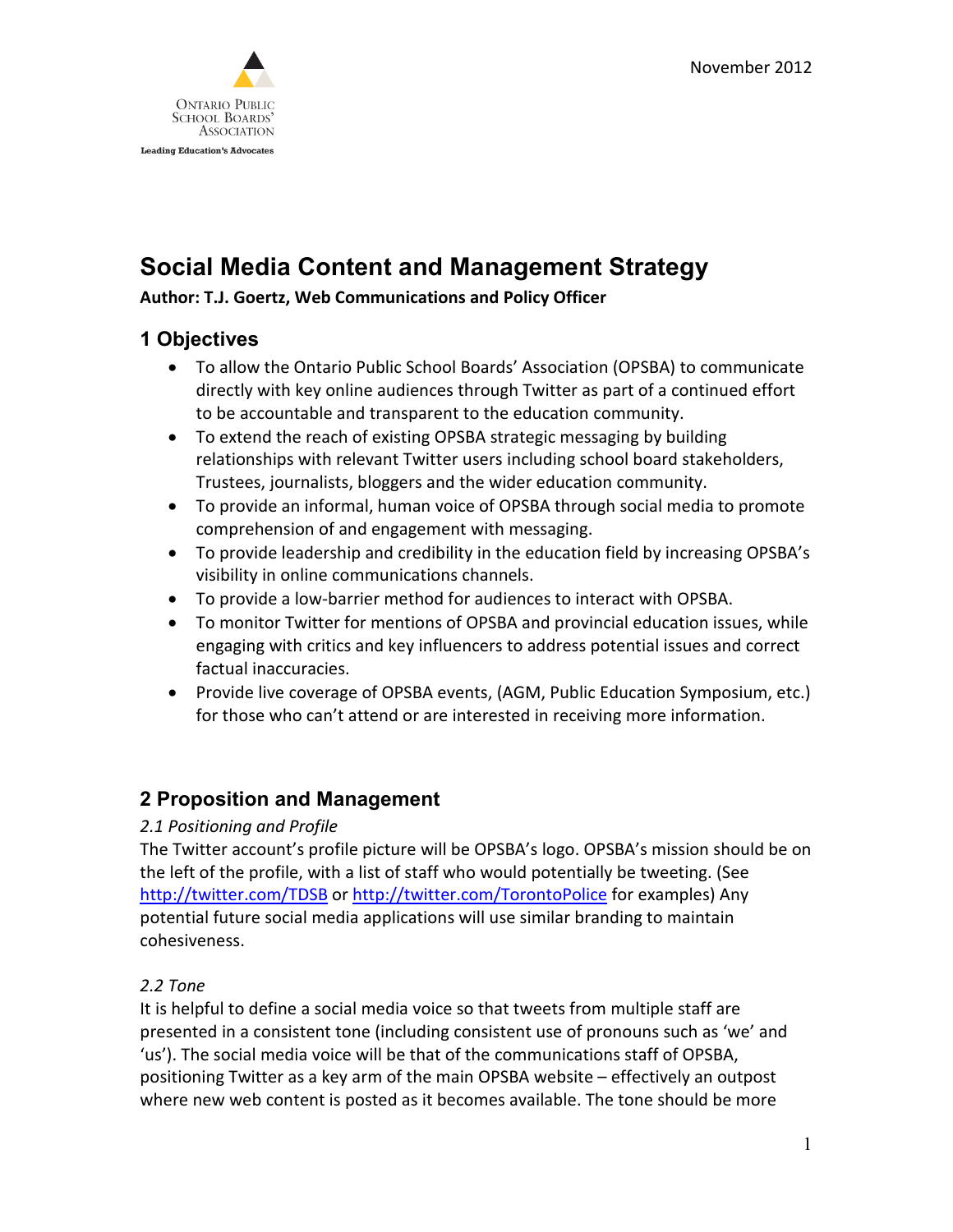

informal than that of regular OPSBA documents and also include pronouns to engender the sense of there being an actual person behind the account.

### *2.3 Resources*

The human resource impact of running Twitter and other social media accounts is low relative to other communications tools such as websites, magazines and print newsletters.

OPSBA communications staff will be responsible for tweeting or retweeting at least one to three times each day, with one or two specific team members spearheading the initiative to ensure cohesive tone and follow-through. Regular team meetings will determine proactive content while staff will determine retweets through alliance with the organization's mission statement and multi-year priorities.

### *2.4 Content principles*

### *Content for the @OPSBA\_Official Twitter account will have the following characteristics:*

- **Varied**  The channel will cover a broad base of content types and sources to retain follower interest levels. See Section 2.4.1 for more information.
- **Human –** Since Twitter users can be hostile to the over-use of automation (such as generating Twitter content entirely from RSS feeds) and to regurgitation of press release headlines, tweets should be in informal spoken English and written/paraphrased for the channel.
- **Frequent –** A minimum of one to three tweets each work day. This does not count @replies to other users or live coverage of an event.
- **Retweetable –** To make it easy for others to retweet the most relevant or important tweets, they should be restricted to 122 characters if possible, instead of the normal 140 characters. This allows sufficient space for "RT @OPSBA\_Official" to be included in the message, furthering the account's reach.
- **Timely**  Tweets will be about issues of immediate relevancy or upcoming events/opportunities.
- **Credible –** Tweets can occasionally have a fun or entertaining hook, but their relation back to organizational priorities should always be defendable. If possible, there should be hyperlinks to related content or a call to action.
- **Inclusive –** In keeping with the knowledge-sharing culture of social media, the account should take the opportunity periodically to link to relevant content not from OPSBA itself. Using Twitter exclusively for self-promotion can lead to criticism.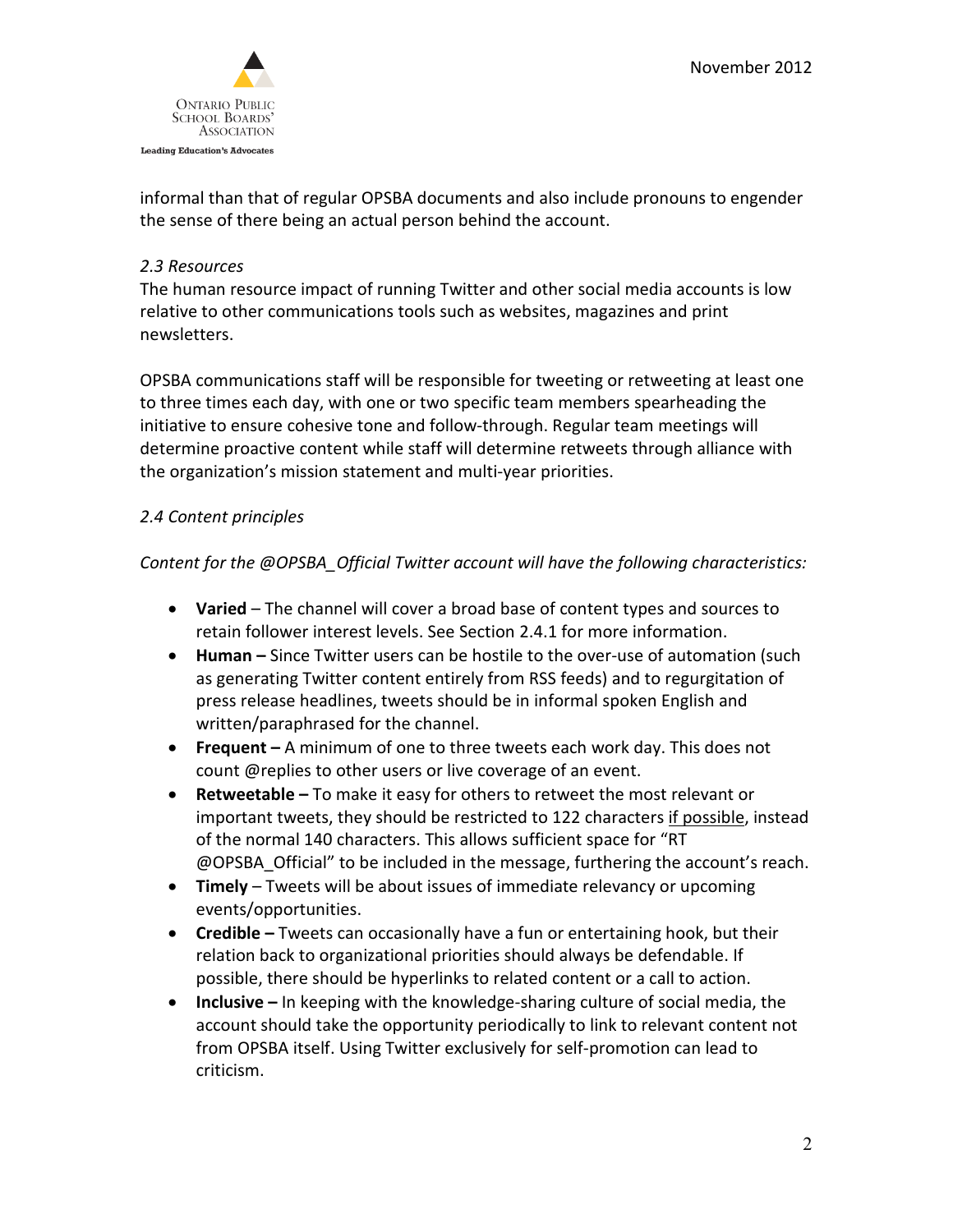

### *2.4.1 Types and sources of content*

 *Existing web content*

- **News, official letters, Presidential speeches and statements published on the OPSBA website** – Paraphrased links to speeches, reports or news releases. There will be an attempt to humanise the tone used in headlines.
- **New campaigns and initiatives** Must include links to the public OPSBA website or appropriate external site. Internal links are not accessible by most Twitter followers.
- **Appropriate YouTube or website videos** Links and short commentary to videos posted by OPSBA or partner organizations.
- **Retweets of partner/media/follower posts**
- **Web updates**  Links to updates on the OPSBA website

#### *Exclusive content*

- **Updates on specific initiatives/programs** For example, "We're on our way to our Public Ed Symposium to discuss social media protocol. Learn more @ [www.opsba.org.](http://www.opsba.org/)"
- **Live tweeting at events** *–* Announcement and promotion of upcoming OPSBA events and live coverage of those events.
- **Thought leadership** Highlighting relevant research, events and awards elsewhere that will position OPSBA as a reliable filter of high-quality content.

### *2.5 Hashtags*

It is common practice among Twitter users to distinguish content using keywords, preceded by a # sign (example: #OntEd). This enables other users to search and filter based on those key terms, collaborate and share relevant information, and enables 'trending' (as displayed on the Twitter.com homepage). The account will use hashtags when providing live coverage of events and ongoing promotion of OPSBA programs and initiatives.

### *2.6 Link shortening*

• Unless they are already very short, URLs in tweets should be shortened using link compressing site such as ow.ly and bit.ly.

### *2.7 Retweeting*

### *2.7.1 Reactive Retweeting*

We may occasionally be asked to retweet content from other Twitter users. We will consider these case by case but generally aim to honour such requests from:

- Member school boards and trustees
- Other primary stakeholders and partners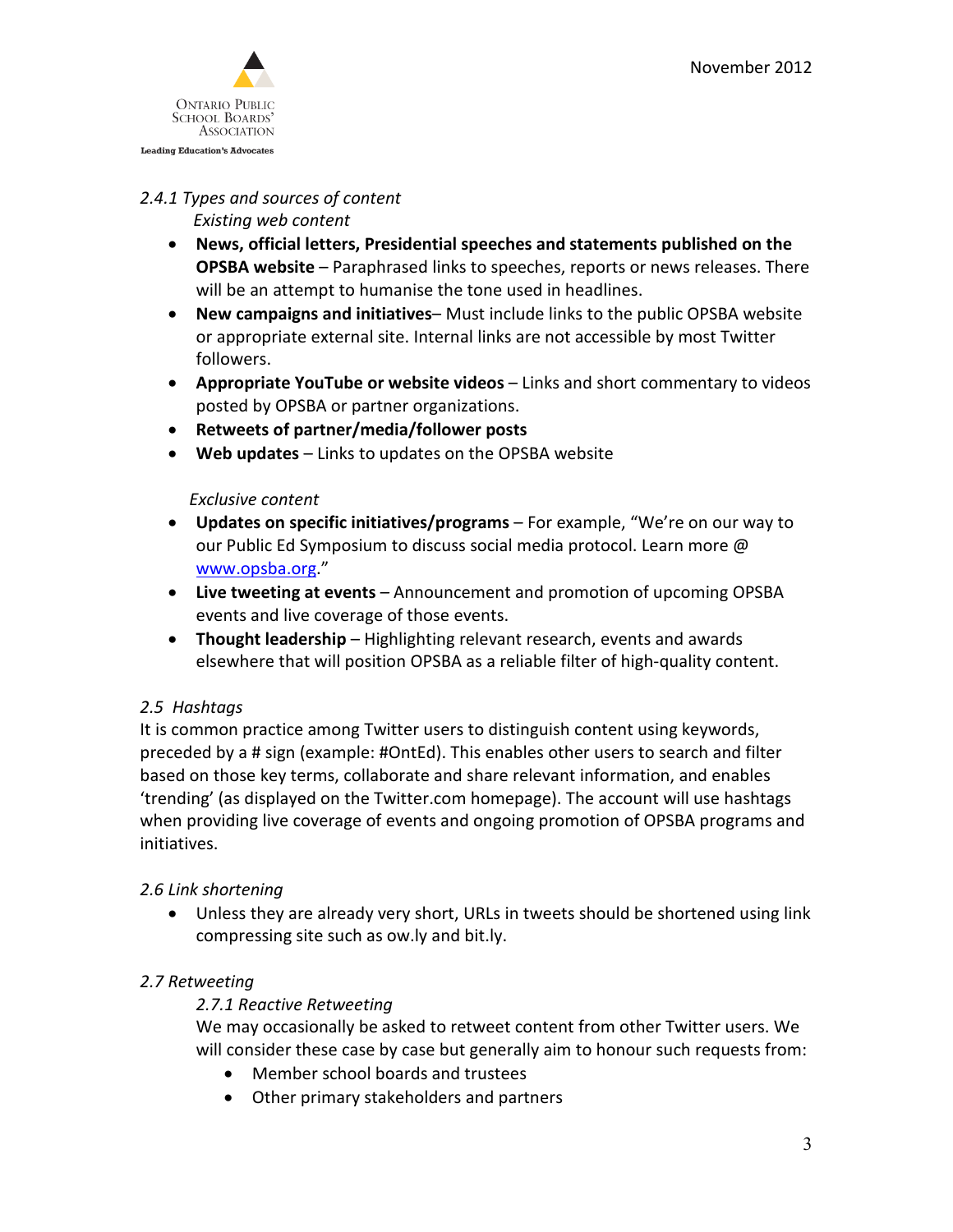

• Media

In the interests of commercial propriety and competitiveness we will **not** honour requests from profit-making organisations unless they are an approved sponsor of an OPSBA event or initiative, as we would not be able to do so fairly.

### *2.7.2 Proactive Retweeting*

OPSBA staff will actively seek opportunities to retweet content that helps position the organization as a respected and intelligent filter of educationrelated information, and of being inclusive/supportive of stakeholders. As such we may wish to consider retweeting interesting content that shows up in our Twitter stream:

- Research findings and statistics
- Relevant education events
- Relevant celebrations/commemorations e.g. awards, themed days (e.g. World Teachers' Day)
- Positive news stories that reflect the organization's multi-year priorities

### *2.8 Following and followers*

The account should actively follow other relevant organizations and professionals**.** We should not initiate contact by following individual, personal users as this may be interpreted as interfering/'Big Brother'-like behaviour. Those who follow @OPSBA\_Official will be screened by staff to determine whether they should be followed back. Those involved in education and provincial affairs – DSBs, Trustees, MPPs, administrators, academics, educators, etc. – should be followed back. The account will be screened regularly by staff to remove spam accounts and potentially malicious users.

## **3 Promotion**

The Twitter account will be promoted through:

- A prominent link on the OPSBA website
- Requests to promote proactively from member Board Twitter accounts
- Adding links to OPSBA staff email signatures
- Adding the link to Fast Reports, backgrounders, letters, statements and news releases sent to the media
- Emails to key stakeholders
- Notification to member Trustees at Board meetings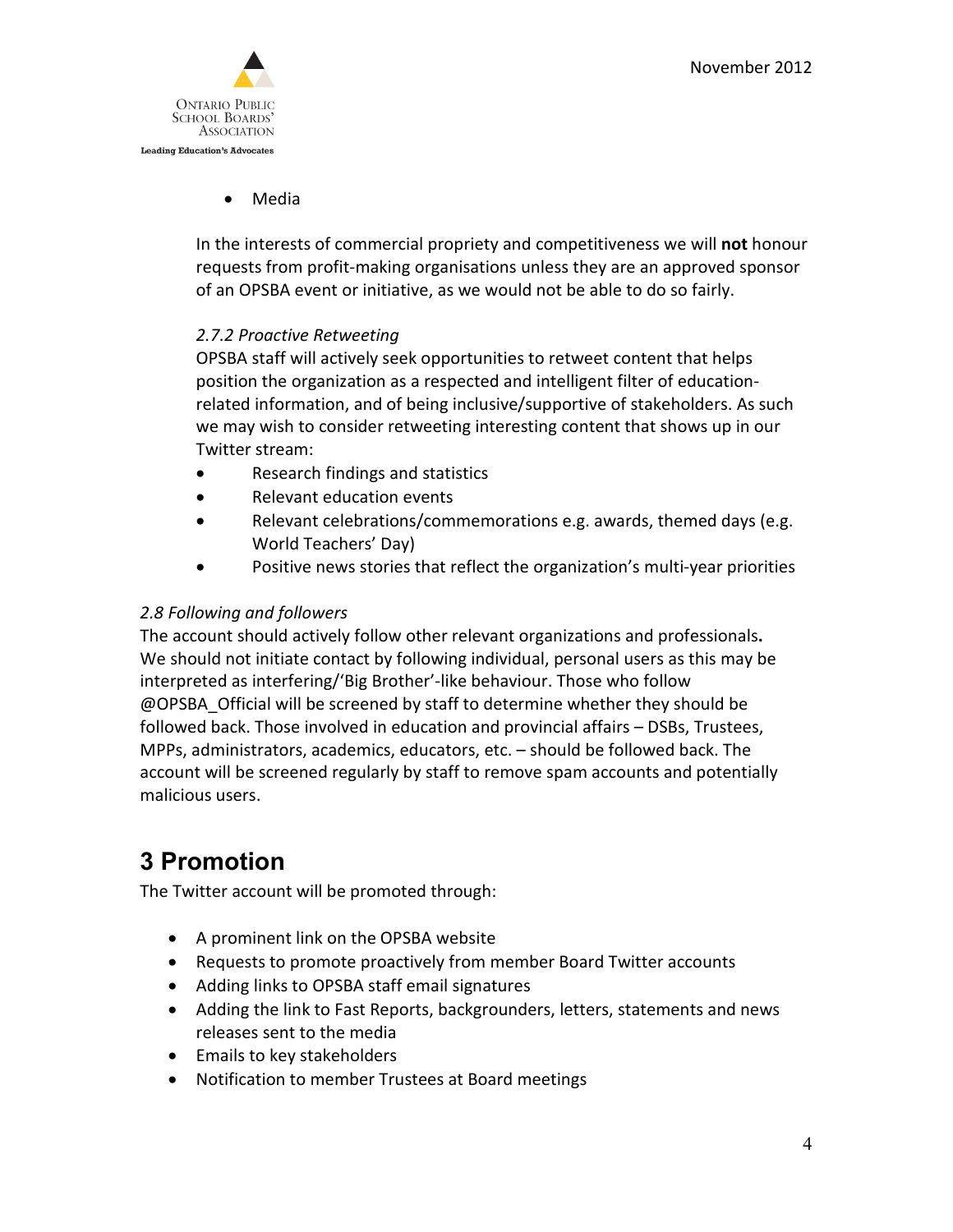

## **4 Evaluation of Success**

- Number of followers, relevance and type of followers
- Number of web traffic clickthroughs from Twitter to OPSBA website content
- Feedback from followers
- Number of retweets
- Volume and quality of @replies and direct messages (DMs)
- Third party management tools Hootsuite and Crowdbooster

## **5 Roles and responsibilities**

Responsibility for the management and moderation of OPSBA's Twitter account will lie with the Web Communications and Policy Officer. Additional communications and web staff will have access to the account through smartphones and the web.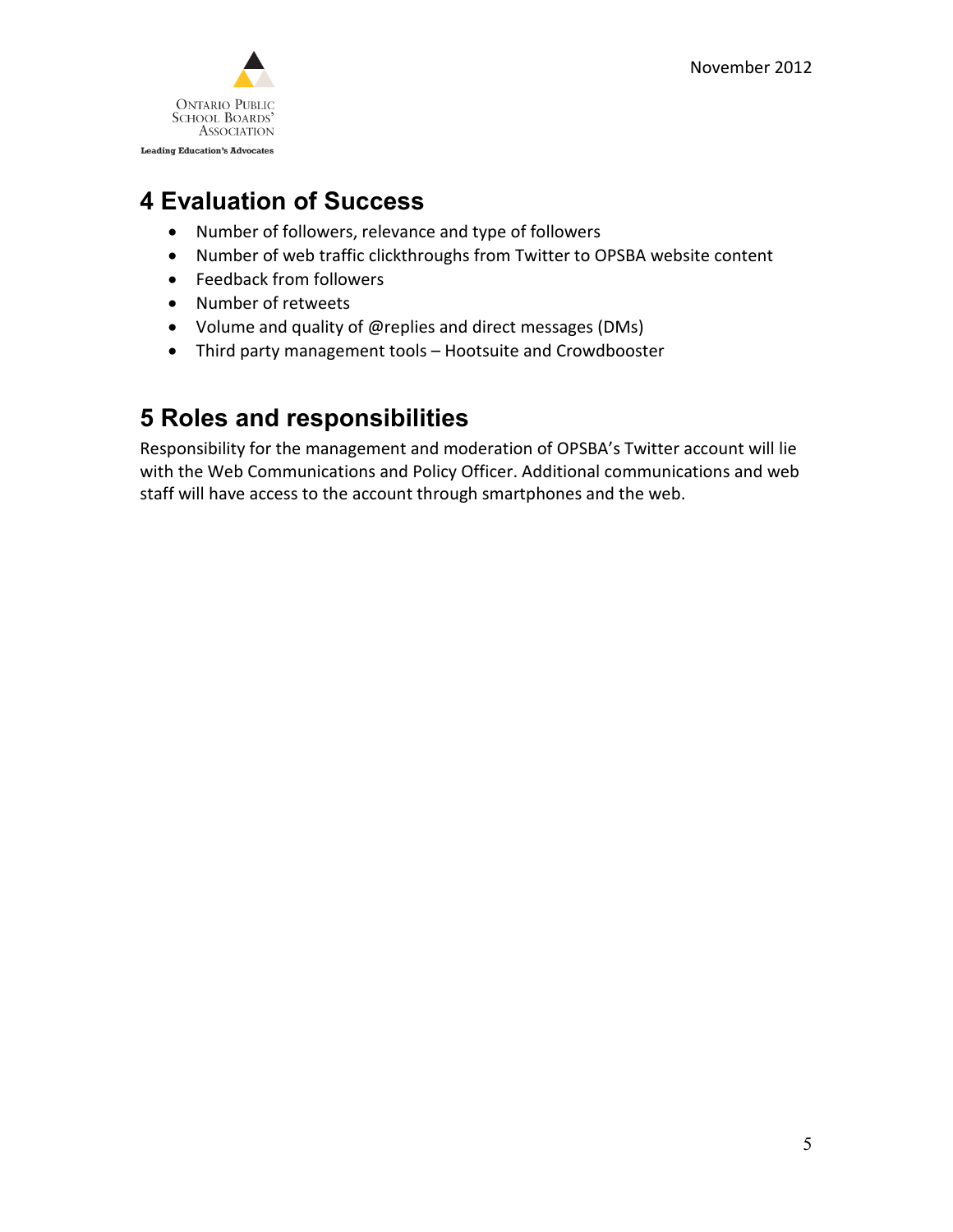

# **Appendix A – Twitter Guidelines**

*A link to the following text on the OPSBA website will be added to OPSBA's Twitter profile.*

OPSBA's Twitter account is managed by the Association's communications staff, on behalf of all OPSBA staff and members, consistent with the priorities, policies, procedures and practices of the Association.

If you follow us, you can expect tweets nearly every day covering some or all of the following:

- Alerts about new content on our website, online publications, etc.
- Information on new programs, conferences, initiatives and campaigns
- Live coverage of events
- Links to relevant web content from our many partners and stakeholders

### **Availability**

Staff will update and monitor the Twitter account during office hours, 9 a.m. to 5 p.m., Monday to Friday. During live event coverage, staff may tweet beyond the regular office day. Twitter service may occasionally be unavailable and OPSBA accepts no responsibility for lack of service due to Twitter downtime.

### **@Replies and Direct Messages**

We welcome feedback and ideas from all followers, and endeavour to join the conversation when possible. However, we may not be able to reply individually to all messages received on Twitter.

All @replies and Direct Messages are read, and be assured that any emerging themes or helpful suggestions are passed to the relevant staff at OPSBA.

To contact us through other channels, please refer to our [Contacts page.](http://www.opsba.org/index.php?q=contact)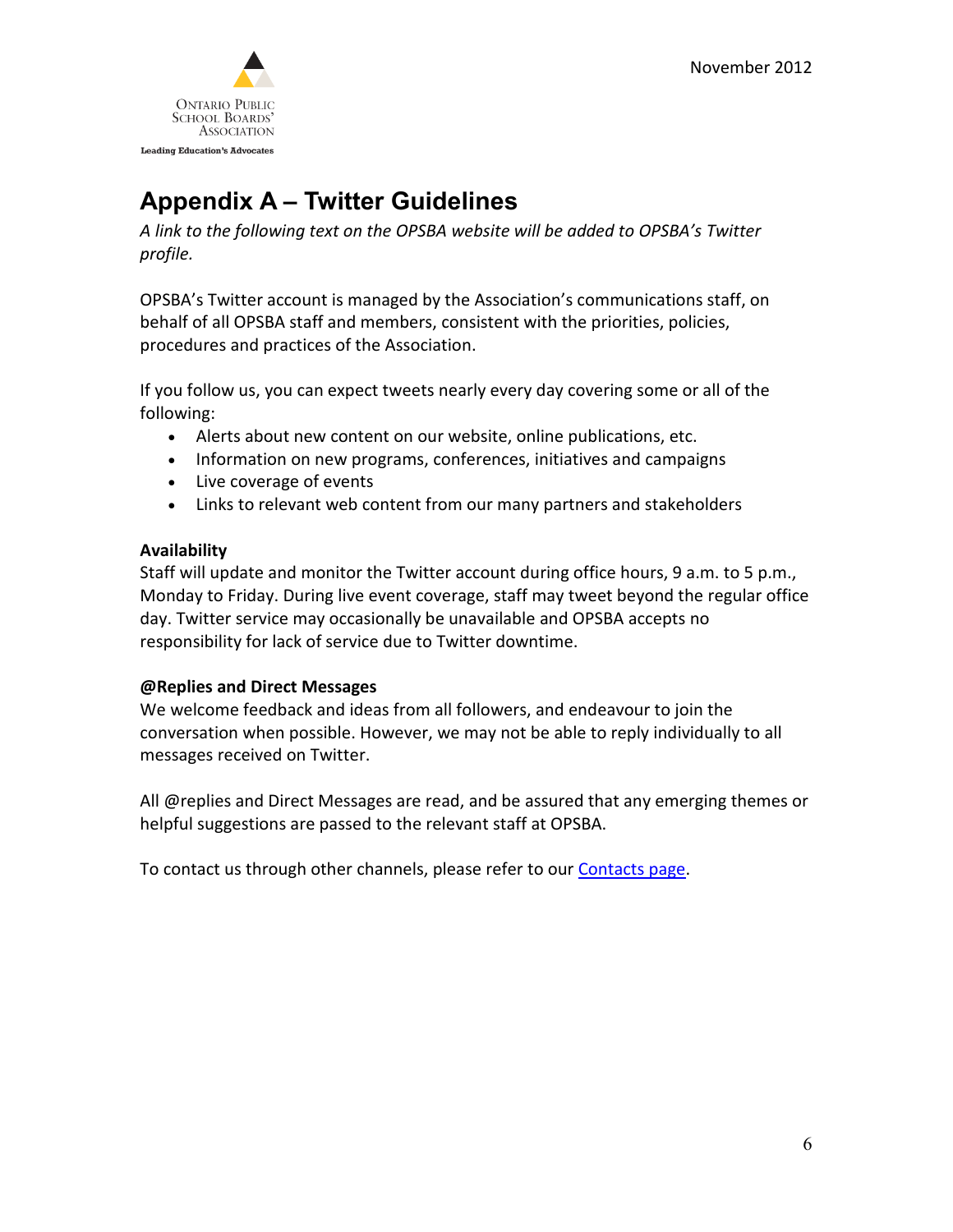

# **Appendix B - Social Media Guidelines: Terms of Use**

### **Purpose**

The purpose of this document is to ensure the proper use of the Ontario Public School Boards' Association's Web 2.0 technologies (hereafter referred to as "social media") by its employees. Social media applications are tools for communications and users have the responsibility to use these resources in an efficient, effective, ethical and lawful manner.

OPSBA is engaging with Twitter to further its mission of promoting and enhancing public education throughout Ontario. Twitter will increase the reach and public knowledge of the Association's important key messages and initiatives.

### **Goals and Objectives**

- To allow the Ontario Public School Boards' Association (OPSBA) to communicate directly with key online audiences through Twitter as part of a continued effort to be accountable and transparent to the education community.
- To extend the reach of existing OPSBA strategic messaging by building relationships with relevant Twitter users including school board stakeholders, Trustees, journalists, bloggers and the wider education community.
- To provide an informal, human voice of OPSBA through social media to promote comprehension of and engagement with messaging.
- To provide leadership and credibility in the education field by increasing OPSBA's visibility in online communications channels.
- To provide a low-barrier method for audiences to interact with OPSBA.
- To monitor Twitter for mentions of OPSBA and provincial education issues, while engaging with critics and key influencers to address potential issues and correct factual inaccuracies.
- Provide live coverage of OPSBA events, (AGM, Public Education Symposium, etc.) for those who can't attend or are interested in receiving more information.

### **Ownership**

All social media communications messages composed, sent or received on OPSBA IT equipment are the property of OPSBA.

### **Privacy and Security**

When using social media technologies on Association computers, employees will act in a professional manner by:

• Identifying themselves by name and as an employee of the Association when necessary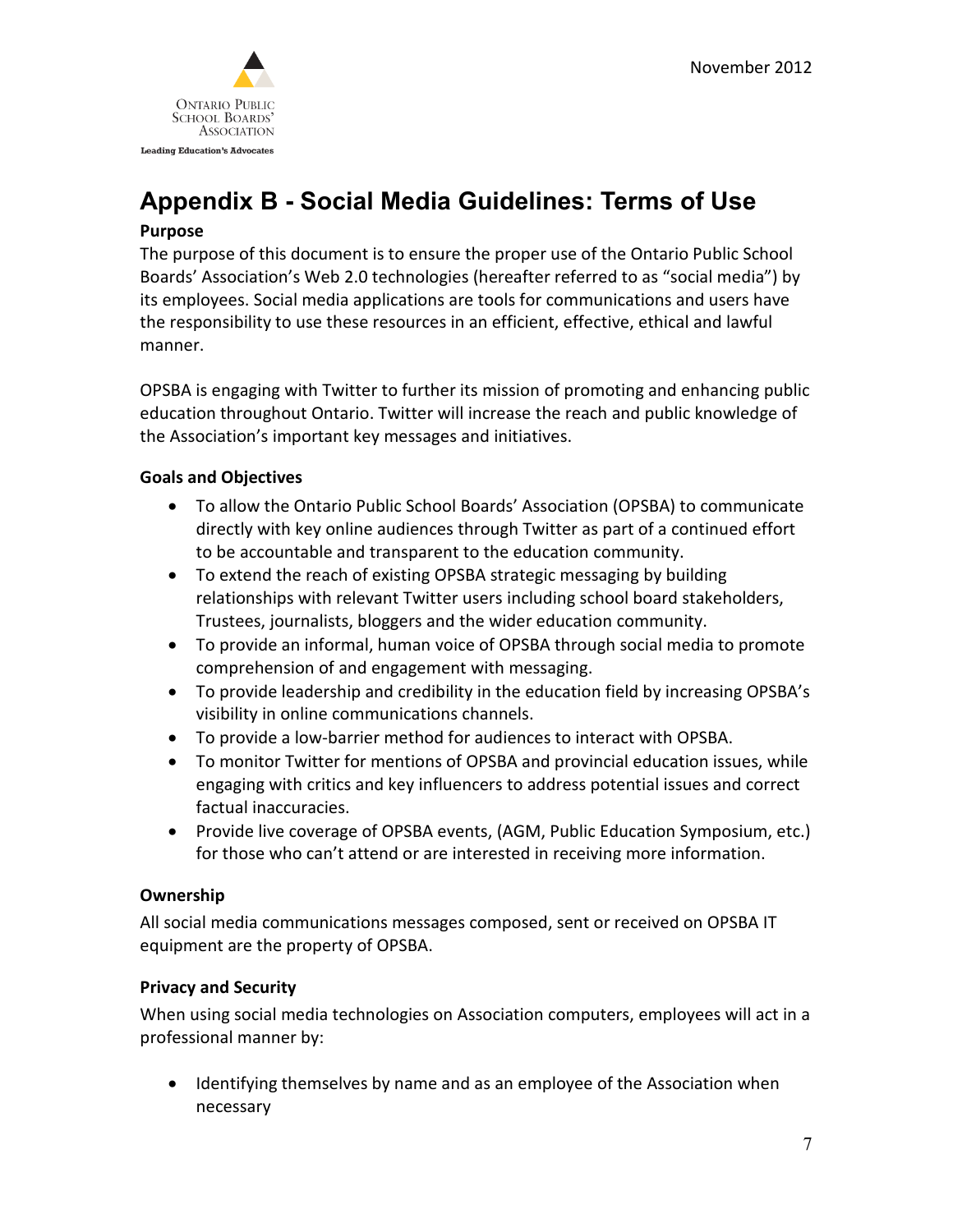

- Using appropriate language
- Being aware that what is written will not only reflect on the writer, but on the Association's elected officials and staff
- Not providing confidential information about Association programs, initiatives or negotiations
- Not providing information related to pending organizational decisions that would compromise negotiations

If an employee is in doubt of the appropriateness of content to be added to a site, it is best to refrain. Posting on social media is much like writing on a wall in public with the addition of a name being attached to everything that is written. There are no truly anonymous postings.

### **Management of Public Comments**

Where moderation of comments is an option (i.e. Facebook, but not Twitter), comments from the public will be moderated before posting by OPSBA staff moderators. OPSBA reserves the right to modify or remove any messages or posting that it deems, in its sole discretion, to be abusive, obscene, defamatory, in violation of the copyright, trademark right, or other intellectual property right of any third party, or otherwise inappropriate. Where moderation prior to posting is not an option, sites will be regularly monitored by Association staff.

The following may be removed by OPSBA moderators before being published:

- Potentially libellous comments
- Obscene or racist remarks
- Personal attacks, insults or threatening language
- Plagiarized material
- Private, personal information published without consent
- Comments totally unrelated to the topic of the forum
- Commercial promotions or spam
- Hyperlinks to material not related to the discussion

The Association also reserves the right to edit or modify submissions in response to requests for feedback or other commentary. However, the Board is not responsible or liable for content posted by any subscriber in any forum, message board or other social media area.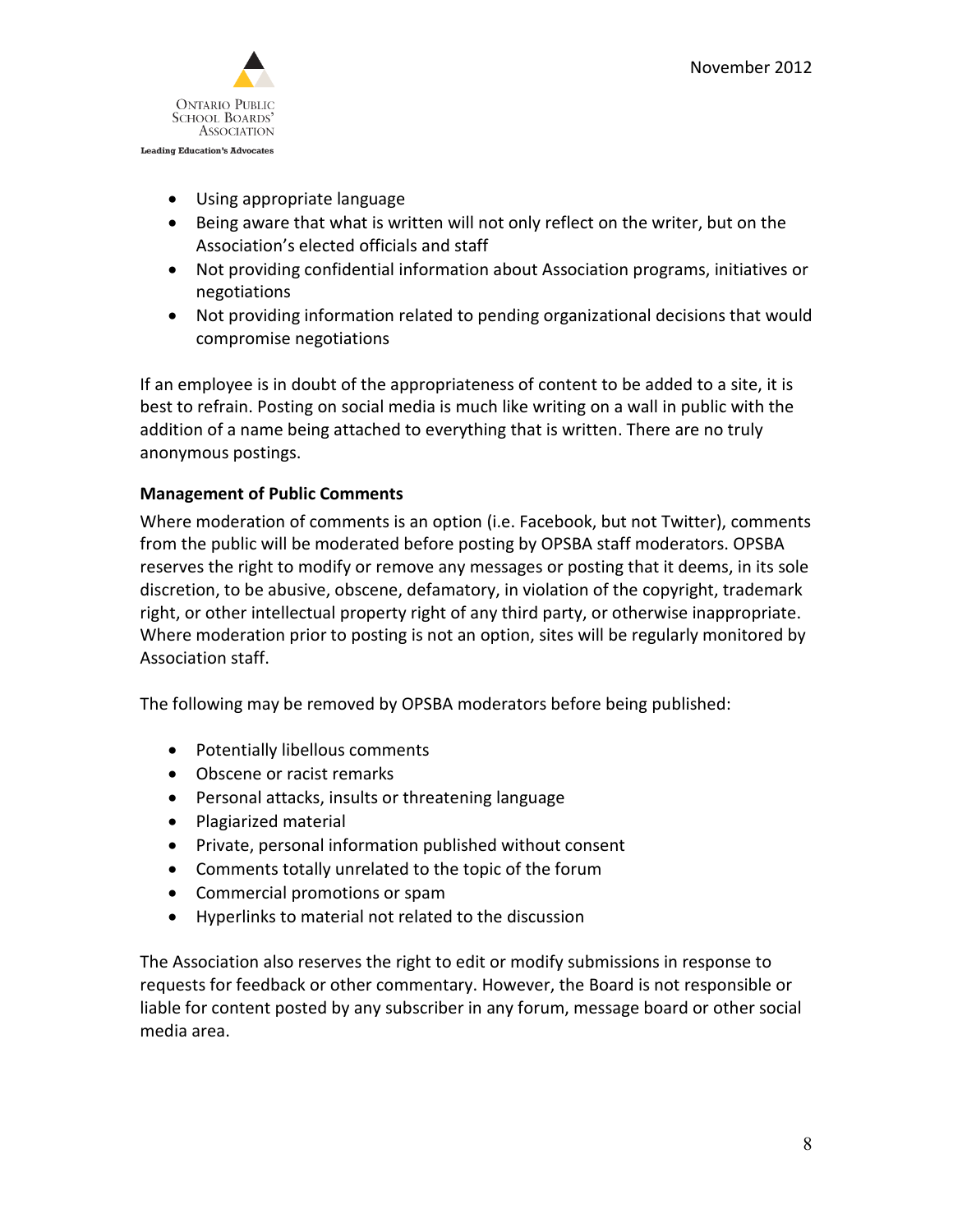

The Association is not responsible for external comments and content posted on our social media channels and does not necessarily have to take action about inappropriate comments.

Association forums and messaging may not be used for commercial purposes or for organized political activity.

### **Management of Social Media Applications**

OPSBA's communications staff are responsible for social media administration.

Suggestions for content can be directed to the Director of Communications, the Director of Policy and Communication or the Web Communications and Policy Officer. Other applications beyond Twitter may be added in the future, but expansion must be approved by the Executive Director and Director of Communications.

Each branded social media site should have wording that indicates OPSBA ownership of the site and a hyperlink back to OPSBA's main public website. OPSBA's name and logo should appear prominently to help distinguish and brand the site.

### **Hosting of OPSBA Social Media sites**

OPSBA currently uses Twitter exclusively. Future applications could include YouTube or Vimeo for video sharing, Facebook as a social networking tool and Flickr for photo sharing.

### **Social Posting Guidelines**

- a) When posting content relevant to OPSBA on a personal blog or social media site, staff should be sure to say that the information is representative of personal views and opinions and not necessarily the views and opinions of OPSBA. It is best to use a disclaimer such as this: "The postings on this site are my own and don't necessarily represent OPSBA's priorities, strategies or opinions."
- b) The lines between public and private and personal and professional are blurred in the digital world. When staff identify themselves as OPSBA representatives online, they are now connected to colleagues, stakeholders, trustees and the public education community. Staff should ensure that content associated with them is consistent with their work as OPSBA staff. Respect your audience. Don't use ethnic slurs, discriminatory remarks, personal insults, obscenity, or engage in any similar conduct that would not be appropriate or acceptable in the OPSBA or member board workplace.
- c) Do not provide OPSBA's or member boards' confidential or other proprietary information and never discuss sensitive matters or plans publicly.